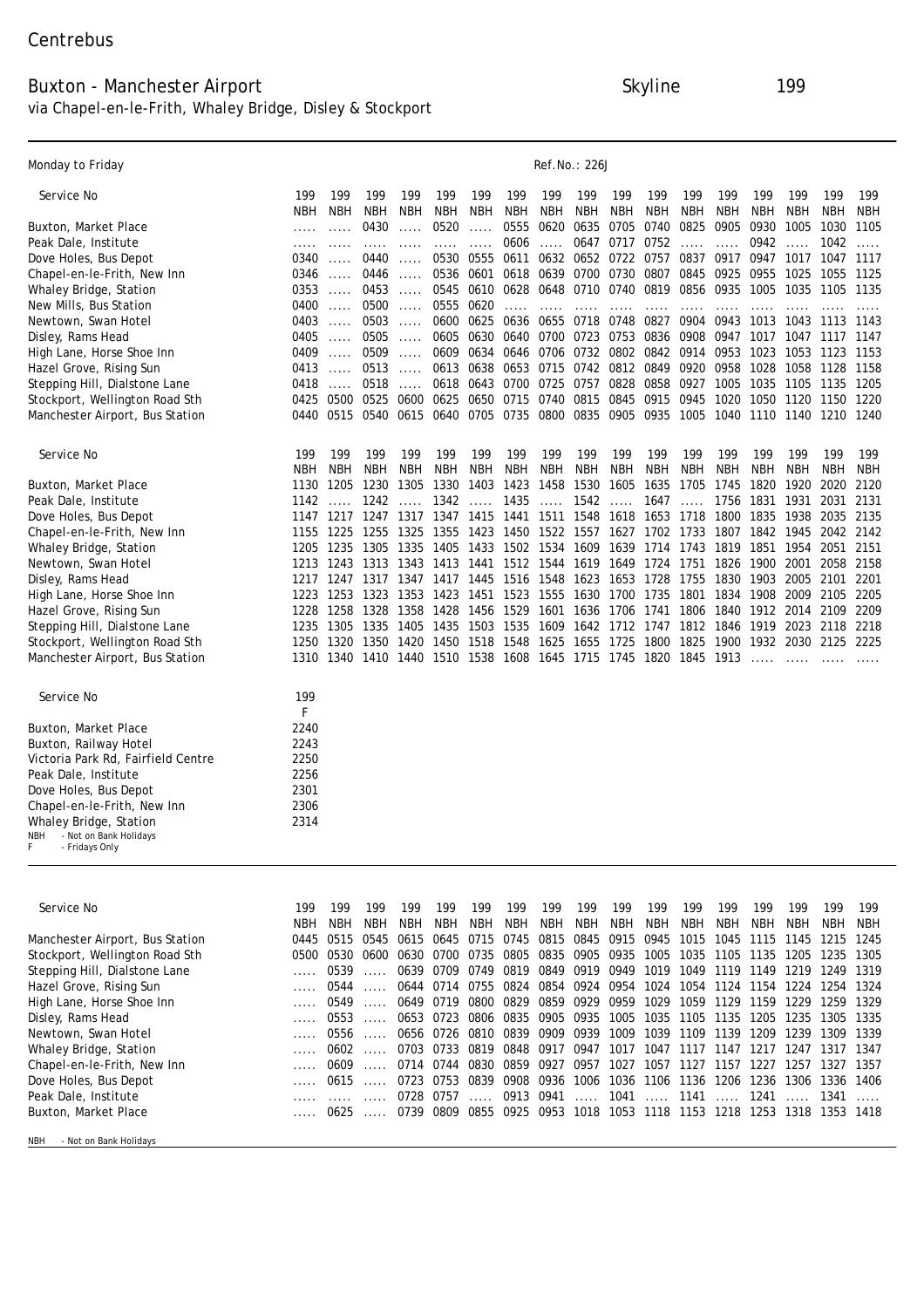## **Centrebus**

Monday to Friday (continued)

| <b>Service No</b>                      | 199  | 199  | 199       | 199  | 199       | 199  | 199        | 199                 | 199                      | 199  | 199     | 199       | 199                           | 199      | 199                 | 199                 | 199<br>в   |
|----------------------------------------|------|------|-----------|------|-----------|------|------------|---------------------|--------------------------|------|---------|-----------|-------------------------------|----------|---------------------|---------------------|------------|
|                                        | NBH  | NRH  | NBH       | NBH  | NBH       | NBH  | <b>NBH</b> | NBH                 | NBH                      | NBH  | NBH     | NBH       | NBH                           | NBH      | NBH                 | NBH                 | <b>NBH</b> |
| <b>Manchester Airport, Bus Station</b> | 1315 | 1345 | 1415      | 1445 | 1515      | 1545 | 1612       | 1650                | 1725                     | 1755 | 1825    | 1850      | 1915                          |          |                     |                     |            |
| Stockport, Wellington Road Sth         | 1335 | 1405 | 1435      | 1505 | 1535      | 1605 |            | 1642 1720 1750      |                          | 1820 | 1845    | 1902      | 1930                          | 2005     |                     | 2035 2130 2230      |            |
| <b>Stepping Hill, Dialstone Lane</b>   | 1349 | 1419 | 1449      | 1520 | 1550      | 1621 |            |                     | 1659 1736 1806 1836      |      | 1854    | 1911      | 1939                          |          |                     | 2014 2044 2139 2239 |            |
| <b>Hazel Grove, Rising Sun</b>         | 1354 | 1424 | 1454      | 1526 | 1556      |      |            |                     | 1628 1710 1746 1816 1844 |      | 1902    | 1921      | 1947                          |          |                     | 2022 2052 2145 2247 |            |
| <b>High Lane, Horse Shoe Inn</b>       | 1359 | 1429 | 1459      | 1532 | 1601      |      |            |                     | 1636 1716 1752 1822      | 1849 | 1907    | 1927      | 1952                          | 2027     |                     | 2057 2150 2252      |            |
| <b>Disley, Rams Head</b>               | 1405 | 1435 | 1505      | 1538 | 1607      |      |            | 1642 1723 1758 1829 |                          | 1855 | 1911    | 1933      | 1956                          |          |                     | 2031 2101 2154 2256 |            |
| Newtown, Swan Hotel                    | 1409 | 1439 | 1509      | 1545 | 1613      | 1647 | 1730       | 1806                | 1836                     | 1859 | 1915    | 1941      | 2000                          | 2035     |                     | 2105 2158 2300      |            |
| <b>Whaley Bridge, Station</b>          | 1417 | 1447 | 1517      |      | 1602 1622 |      |            | 1655 1738 1814      | 1844                     | 1907 | 1922    | 1949      | 2007                          |          |                     | 2042 2112 2204 2306 |            |
| <b>Chapel-en-le-Frith, New Inn</b>     | 1427 | 1457 | 1527      |      | 1611 1632 |      |            |                     | 1705 1748 1824 1854 1917 |      | 1930    |           | 1958 2016 2051 2121 2211 2313 |          |                     |                     |            |
| <b>Dove Holes, Bus Depot</b>           | 1436 | 1506 | 1536      | 1618 | 1641      | 1716 | 1757       | 1832                | 1902                     | 1921 | 1935    | 2005      | 2024                          | 2059     | 2129                | 2219                | 2319       |
| <b>Peak Dale, Institute</b>            | 1441 |      | 1541      |      | 1648      |      |            |                     | …… 1801 …… 1906          |      | …… 1940 | $\cdots$  | 2028                          | $\cdots$ | 2133 2223           |                     |            |
| <b>Buxton, Market Place</b>            | 1453 |      | 1518 1553 | 1630 | 1700      |      |            | 1728 1810 1844      | 1915                     | 1933 |         | 1951 2017 |                               |          | 2039 2111 2144 2234 |                     |            |

R - Continues to Buxton at request of passengers already on board the bus NBH - Not on Bank Holidays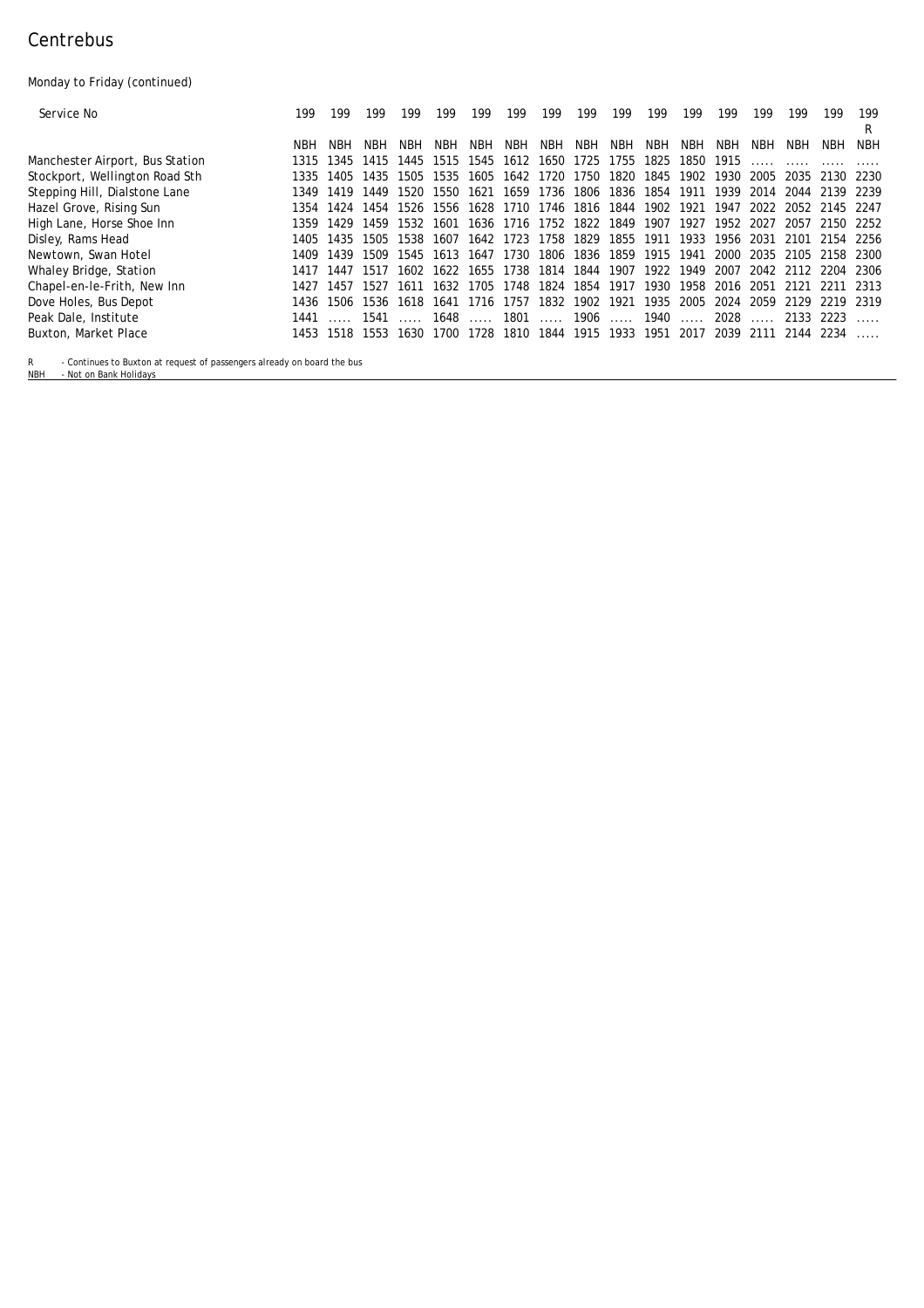### Buxton - Manchester Airport Skyline 199 via Chapel-en-le-Frith, Whaley Bridge, Disley & Stockport

| <b>Saturdays Only</b>                                   |             |             |            |      |            |                |           |            | <b>Ref.No.: 226J</b> |      |      |      |            |      |            |            |            |
|---------------------------------------------------------|-------------|-------------|------------|------|------------|----------------|-----------|------------|----------------------|------|------|------|------------|------|------------|------------|------------|
| <b>Service No</b>                                       | 199         | 199         | 199        | 199  | 199        | 199            | 199       | 199        | 199                  | 199  | 199  | 199  | 199        | 199  | 199        | 199        | 199        |
|                                                         | NBH         | NBH         | <b>NBH</b> | NBH  | <b>NBH</b> | NBH            | NBH       | <b>NBH</b> | NBH                  | NBH  | NBH  | NBH  | NBH        | NBH  | NBH        | NBH        | <b>NBH</b> |
| <b>Buxton, Market Place</b>                             |             |             | 0430       |      | 0520       |                | 0610      | 0642       | 0705                 | 0730 | 0805 | 0830 | 0905       | 0930 | 1005       | 1030       | 1105       |
| Peak Dale, Institute                                    |             |             |            |      |            | $\overline{a}$ | 0621      |            |                      | 0742 |      | 0842 |            | 0942 |            | 1042       |            |
| <b>Dove Holes, Bus Depot</b>                            | 0340        |             | 0440       |      | 0530       | 0600           | 0626      | 0654       | 0717                 | 0747 | 0817 | 0847 | 0917       | 0947 | 1017       | 1047       | 1117       |
| <b>Chapel-en-le-Frith, New Inn</b>                      | 0346        |             | 0446       |      | 0536       | 0606           | 0633      | 0701       | 0725                 | 0754 | 0825 | 0855 | 0925       | 0955 | 1025       | 1055       | 1125       |
| <b>Whaley Bridge, Station</b>                           | 0353        |             | 0453       |      | 0545       | 0615           | 0643      | 0710       | 0735                 | 0803 | 0835 | 0905 | 0935       | 1005 | 1035       | 1105       | 1135       |
| <b>New Mills, Bus Station</b>                           | 0400        |             | 0500       |      | 0555       | 0625           |           |            |                      |      |      |      |            |      |            |            |            |
| Newtown, Swan Hotel                                     | 0403        |             | 0503       |      | 0600       | 0630           | 0651      | 0717       | 0743                 | 0810 | 0843 | 0913 | 0943       | 1013 | 1043       | 1113       | 1143       |
| <b>Disley, Rams Head</b>                                | 0405        |             | 0505       |      | 0605       | 0635           | 0655      | 0720       | 0747                 | 0815 | 0847 | 0917 | 0947       | 1017 | 1047       | 1117       | 1147       |
| High Lane, Horse Shoe Inn                               | 0409        |             | 0509       |      | 0609       | 0639           | 0701      | 0726       | 0753                 | 0821 | 0853 | 0923 | 0953       | 1023 | 1053       | 1123       | 1153       |
| <b>Hazel Grove, Rising Sun</b>                          | 0413        |             | 0513       |      | 0613       | 0643           | 0705      | 0730       | 0758                 | 0826 | 0858 | 0928 | 0958       | 1028 | 1058       | 1128       | 1158       |
| <b>Stepping Hill, Dialstone Lane</b>                    | 0418        |             | 0518       |      | 0618       | 0648           | 0710      | 0735       | 0805                 | 0833 | 0905 | 0935 | 1005       | 1035 | 1105       | 1135       | 1205       |
| <b>Stockport, Wellington Road Sth</b>                   | 0425        | 0500        | 0525       | 0600 | 0625       | 0655           | 0720      | 0750       | 0820                 | 0850 | 0920 | 0950 | 1020       | 1050 | 1120       | 1150       | 1220       |
| <b>Manchester Airport, Bus Station</b>                  | 0440        | 0515        | 0540       | 0615 | 0640       |                | 0710 0740 | 0810       | 0840                 | 0910 | 0940 | 1010 | 1040       | 1110 | 1140       | 1210       | 1240       |
| <b>Service No</b>                                       | 199         | 199         | 199        | 199  | 199        | 199            | 199       | 199        | 199                  | 199  | 199  | 199  | 199        | 199  | 199        | 199        | 199        |
|                                                         | NBH         | NBH         | NBH        | NBH  | <b>NBH</b> | <b>NBH</b>     | NBH       | NBH        | NBH                  | NBH  | NBH  | NBH  | <b>NBH</b> | NBH  | <b>NBH</b> | <b>NBH</b> | <b>NBH</b> |
| Buxton, Market Place                                    | <b>1130</b> | 1205        | 1230       | 1305 | 1330       | 1405           | 1430      | 1505       | 1530                 | 1605 | 1630 | 1705 | 1745       | 1820 | 1920       | 2020       | 2120       |
| Peak Dale, Institute                                    | 1142        |             | 1242       |      | 1342       |                | 1442      |            | 1542                 |      | 1642 |      | 1756       | 1831 | 1931       | 2031       | 2131       |
| <b>Dove Holes, Bus Depot</b>                            | 1147        | 1217        | 1247       | 1317 | 1347       | 1417           | 1447      | 1517       | 1547                 | 1617 | 1647 | 1717 | 1800       | 1835 | 1935       | 2035       | 2135       |
| <b>Chapel-en-le-Frith, New Inn</b>                      | 1155        | 1225        | 1255       | 1325 | 1355       | 1425           | 1455      | 1525       | 1555                 | 1625 | 1655 | 1725 | 1807       | 1842 | 1942       | 2042       | 2142       |
| <b>Whaley Bridge, Station</b>                           | 1205        | 1235        | 1305       | 1335 | 1405       | 1435           | 1505      | 1535       | 1605                 | 1635 | 1705 | 1735 | 1816       | 1851 | 1951       | 2051       | 2151       |
| Newtown, Swan Hotel                                     | 1213        | 1243        | 1313       | 1343 | 1413       | 1443           | 1513      | 1543       | 1613                 | 1643 | 1713 | 1743 | 1823       | 1858 | 1958       | 2058       | 2158       |
| <b>Disley, Rams Head</b>                                | 1217        | 1247        | 1317       | 1347 | 1417       | 1447           | 1517      | 1547       | 1617                 | 1647 | 1717 | 1747 | 1826       | 1901 | 2001       | 2101       | 2201       |
| <b>High Lane, Horse Shoe Inn</b>                        | 1223        | 1253        | 1323       | 1353 | 1423       | 1453           | 1523      | 1553       | 1623                 | 1653 | 1723 | 1753 | 1830       | 1905 | 2005       | 2105       | 2205       |
| <b>Hazel Grove, Rising Sun</b>                          | 1228        | 1258        | 1328       | 1358 | 1428       | 1458           | 1528      | 1558       | 1628                 | 1658 | 1728 | 1758 | 1834       | 1909 | 2009       | 2109       | 2209       |
| <b>Stepping Hill, Dialstone Lane</b>                    | 1235        | 1305        | 1335       | 1405 | 1435       | 1505           | 1535      | 1605       | 1635                 | 1705 | 1735 | 1805 | 1840       | 1918 | 2018       | 2118       | 2218       |
| <b>Stockport, Wellington Road Sth</b>                   | 1250        | <b>1320</b> | 1350       | 1420 | 1450       | 1520           | 1550      | 1620       | 1650                 | 1720 | 1750 | 1820 | 1855       | 1925 | 2025       | 2125       | 2225       |
| Manchester Airport, Bus Station                         | 1310        | <b>1340</b> | 1410       | 1440 | 1510       | 1540           | 1610      | 1640       | 1710                 | 1740 | 1810 | 1840 | 1910       |      |            |            |            |
| <b>Service No</b>                                       | 199         |             |            |      |            |                |           |            |                      |      |      |      |            |      |            |            |            |
|                                                         | <b>NBH</b>  |             |            |      |            |                |           |            |                      |      |      |      |            |      |            |            |            |
| <b>Buxton, Market Place</b>                             | 2240        |             |            |      |            |                |           |            |                      |      |      |      |            |      |            |            |            |
| <b>Buxton, Railway Hotel</b>                            | 2243        |             |            |      |            |                |           |            |                      |      |      |      |            |      |            |            |            |
| Victoria Park Rd, Fairfield Centre                      | 2250        |             |            |      |            |                |           |            |                      |      |      |      |            |      |            |            |            |
| <b>Peak Dale, Institute</b>                             | 2256        |             |            |      |            |                |           |            |                      |      |      |      |            |      |            |            |            |
| <b>Dove Holes, Bus Depot</b>                            | 2301        |             |            |      |            |                |           |            |                      |      |      |      |            |      |            |            |            |
| <b>Chapel-en-le-Frith, New Inn</b>                      | 2306        |             |            |      |            |                |           |            |                      |      |      |      |            |      |            |            |            |
| Whaley Bridge, Station<br>- Not on Bank Holidays<br>NBH | 2314        |             |            |      |            |                |           |            |                      |      |      |      |            |      |            |            |            |
|                                                         |             |             |            |      |            |                |           |            |                      |      |      |      |            |      |            |            |            |

| Service No                             | 199 | 199  | 199  | 199                                                    | 199        | 199 | 199        | 199                                                    | 199  | 199                 | 199 | 199 | 199 | 199                                                                         | 199  | 199            | 199        |
|----------------------------------------|-----|------|------|--------------------------------------------------------|------------|-----|------------|--------------------------------------------------------|------|---------------------|-----|-----|-----|-----------------------------------------------------------------------------|------|----------------|------------|
|                                        | NBH | NBH  | NBH  | NBH                                                    | <b>NBH</b> | NBH | <b>NBH</b> | NBH                                                    | NBH  | NBH                 | NBH | NBH | NBH | NBH                                                                         | NBH  | NBH            | <b>NBH</b> |
| <b>Manchester Airport, Bus Station</b> |     |      |      |                                                        |            |     |            |                                                        |      |                     |     |     |     | 0445 0515 0545 0615 0645 0715 0745 0815 0845 0915 0945 1015 1045 1115 1145  |      | 1215 1245      |            |
| <b>Stockport, Wellington Road Sth</b>  |     |      |      |                                                        |            |     |            |                                                        |      |                     |     |     |     | 0500 0530 0600 0630 0700 0735 0805 0835 0905 0935 1005 1035 1105 1135       |      | 1205 1235 1305 |            |
| <b>Stepping Hill, Dialstone Lane</b>   |     |      | 0539 | 0639 0709 0749 0819 0849 0919 0949 1019 1049 1119 1149 |            |     |            |                                                        |      |                     |     |     |     |                                                                             |      | 1219 1249 1319 |            |
| <b>Hazel Grove, Rising Sun</b>         |     |      | 0544 |                                                        |            |     |            |                                                        |      |                     |     |     |     | 0644 0714 0754 0824 0854 0924 0954 1024 1054 1124 1154                      |      | 1224 1254 1324 |            |
| <b>High Lane, Horse Shoe Inn</b>       |     | 0549 |      |                                                        |            |     |            | 0649 0719 0759 0829 0859 0929 0959 1029 1059 1129 1159 |      |                     |     |     |     |                                                                             | 1229 | 1259           | 1329       |
| <b>Disley, Rams Head</b>               |     | 0553 |      |                                                        |            |     |            |                                                        |      |                     |     |     |     | 0653 0723 0805 0835 0905 0935 1005 1035 1105 1135 1205 1235 1305 1335       |      |                |            |
| Newtown, Swan Hotel                    |     | 0556 |      |                                                        |            |     |            | 0656 0726 0809 0839 0909 0939 1009 1039 1109 1139 1209 |      |                     |     |     |     |                                                                             |      | 1239 1309 1339 |            |
| <b>Whaley Bridge, Station</b>          |     |      | 0602 |                                                        |            |     |            |                                                        |      |                     |     |     |     |                                                                             |      | 1247 1317 1347 |            |
| <b>Chapel-en-le-Frith, New Inn</b>     |     |      | 0609 | 0714 0744 0827 0857 0927                               |            |     |            |                                                        | 0957 | 1027 1057 1127 1157 |     |     |     | 1227                                                                        | 1257 | 1327 1357      |            |
| <b>Dove Holes, Bus Depot</b>           |     |      | 0615 |                                                        |            |     |            |                                                        |      |                     |     |     |     | 0723 0753 0836 0906 0936 1006 1036 1106 1136 1206 1236                      |      | 1306 1336 1406 |            |
| Peak Dale, Institute                   |     |      |      |                                                        |            |     |            |                                                        |      |                     |     |     |     | 0728 0757 0841 …… 0941 …… 1041 …… 1141 …… 1241 …… 1341 ……                   |      |                |            |
| <b>Buxton, Market Place</b>            |     |      |      |                                                        |            |     |            |                                                        |      |                     |     |     |     | 0625  0739 0809 0853 0918 0953 1018 1053 1118 1153 1218 1253 1318 1353 1418 |      |                |            |
|                                        |     |      |      |                                                        |            |     |            |                                                        |      |                     |     |     |     |                                                                             |      |                |            |

NBH - Not on Bank Holidays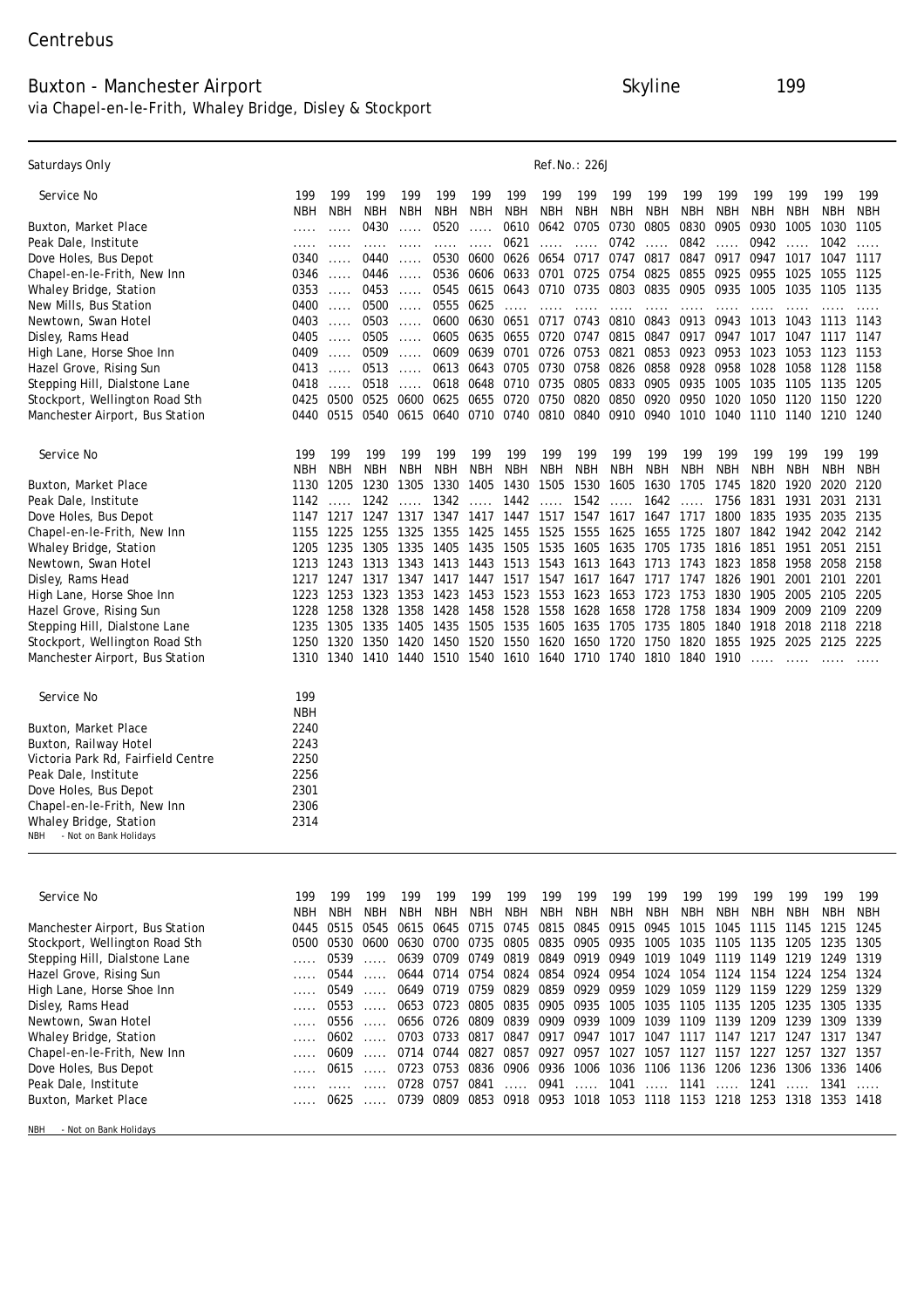# Centrebus

Saturdays Only (continued)

| <b>Service No</b>                      | 199        | 199       | 199  | 199  | 199                    | 199  | 199        | 199            | 199                 | 199       | 199     | 199       | 199  | 199                         | 199       | 199                      | 199        |
|----------------------------------------|------------|-----------|------|------|------------------------|------|------------|----------------|---------------------|-----------|---------|-----------|------|-----------------------------|-----------|--------------------------|------------|
|                                        | <b>NBH</b> | NBH       | NBH  | NBH  | NBH                    | NBH  | <b>NBH</b> | NBH            | NBH                 | NBH       | NBH     | NBH       | NBH  | NBH                         | NBH       | NBH                      | <b>NBH</b> |
| <b>Manchester Airport, Bus Station</b> | 1315       | 1345      | 1415 | 1445 | 1515                   | 1545 | 1615       |                | 1645 1715           | 1745      | 1815    | 1845      | 1915 |                             |           |                          |            |
| Stockport, Wellington Road Sth         | 1335       | 1405      | 1435 | 1505 | 1535                   | 1605 |            | 1635 1705 1735 |                     | 1805      | 1830    | 1900      | 1930 | 2005                        |           | 2035 2130 2230           |            |
| <b>Stepping Hill, Dialstone Lane</b>   | 1349       | 1419      | 1449 | 1519 | 1549                   | 1619 |            |                | 1649 1719 1749      | 1819      | 1839    | 1909      | 1939 |                             |           | 2014 2044 2139 2239      |            |
| <b>Hazel Grove, Rising Sun</b>         | 1354       | 1424      | 1454 | 1524 | 1554                   | 1624 |            |                | 1654 1724 1754      | 1824      | 1847    | 1917      | 1947 | 2022                        |           | 2052 2147 2247           |            |
| <b>High Lane, Horse Shoe Inn</b>       | 1359       | 1429      | 1459 | 1529 | 1559                   | 1629 |            | 1659 1729 1759 |                     | 1829      | 1852    | 1922      | 1952 | 2027                        |           | 2057 2152 2252           |            |
| <b>Disley, Rams Head</b>               |            | 1405 1435 | 1505 | 1535 | 1605                   |      |            | 1635 1705 1735 |                     | 1805 1835 | 1856    | 1926      | 1956 |                             |           | 2031 2101 2156 2256      |            |
| Newtown, Swan Hotel                    | 1409       | 1439      | 1509 | 1539 | 1609                   | 1639 | 1709       | 1739           | 1809                | 1839      | 1900    | 1930      | 2000 | 2035                        | 2105      | 2200 2300                |            |
| <b>Whaley Bridge, Station</b>          | 1417       | 1447      | 1517 | 1547 | 1617                   |      |            | 1647 1717 1747 | 1817                | 1847      | 1907    | 1937      | 2007 |                             |           | 2042 2112 2206 2306      |            |
| <b>Chapel-en-le-Frith, New Inn</b>     | 1427       | 1457      | 1527 |      | 1557 1627              |      |            |                | 1657 1727 1757 1827 | 1857      | 1916    | 1946      |      |                             |           | 2016 2051 2121 2213 2313 |            |
| Dove Holes, Bus Depot                  |            | 1436 1506 | 1536 | 1606 | 1636                   |      | 1706 1736  | 1806           | 1836 1906           |           | 1924    | 1954      | 2024 | 2059                        |           | 2129 2219 2319           |            |
| Peak Dale, Institute                   | 1441       |           |      |      | 1541  1641  1741  1841 |      |            |                |                     |           | …… 1928 | $\ddotsc$ | 2028 | $\sim$ $\sim$ $\sim$ $\sim$ |           | 2133 2223                |            |
| <b>Buxton, Market Place</b>            | 1453       | 1518      | 1553 | 1618 | 1653                   |      | 1718 1753  | 1818           | 1853                | 1918      | 1939    | 2006      | 2039 | 2111                        | 2144 2234 |                          |            |

R - Continues to Buxton at request of passengers already on board the bus NBH - Not on Bank Holidays